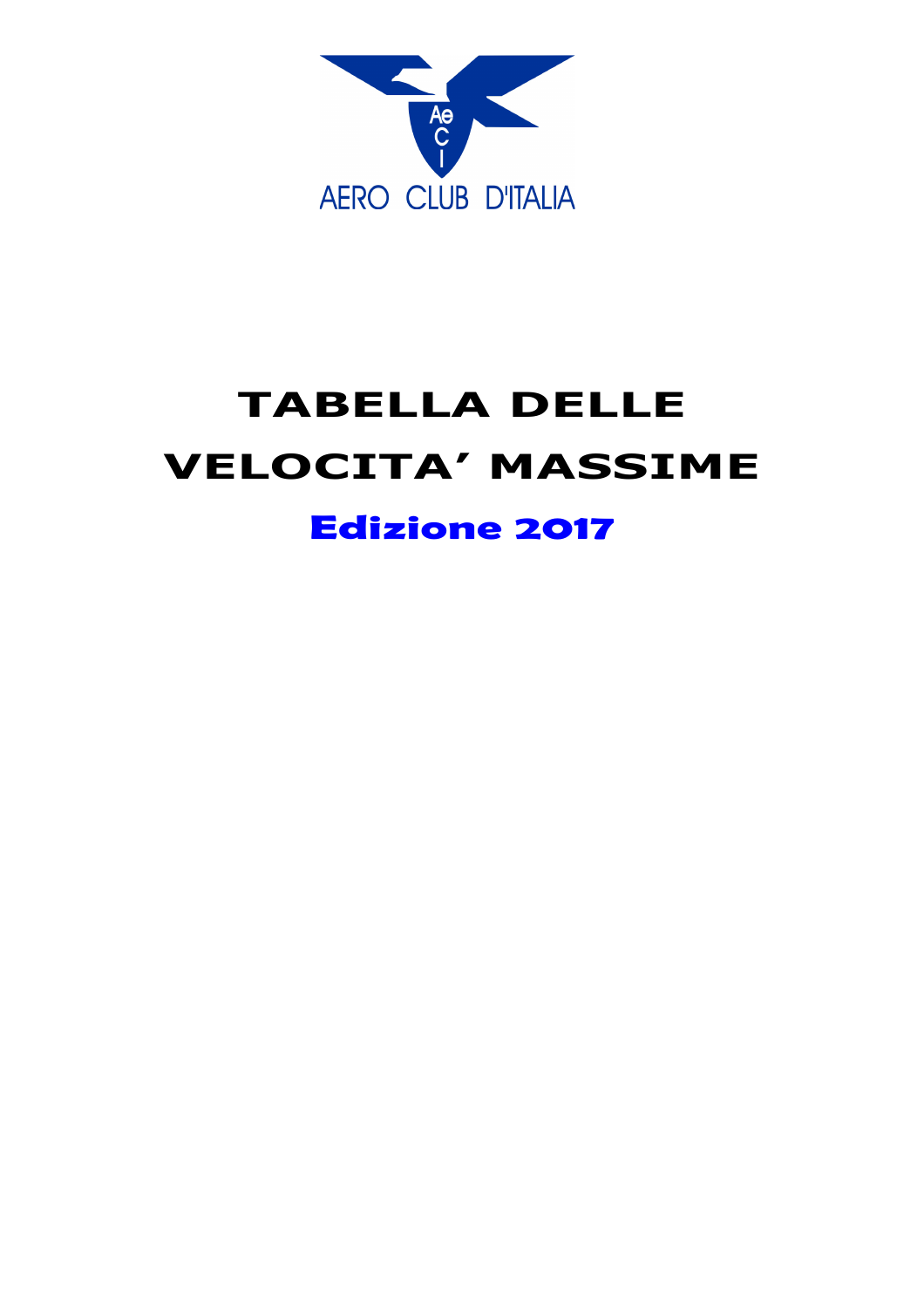## **TABELLA VELOCITA' MASSIME** (pagina 1 di 3)

| <b>TABELLA VELOCITA' MASSIME</b><br>(pagina 1 di 3) |                                   |             |                |                 |
|-----------------------------------------------------|-----------------------------------|-------------|----------------|-----------------|
| <b>TIPO VELIVOLO</b>                                | <b>MODELLO</b>                    | <b>H.P.</b> | <b>VEL. KM</b> | <b>VEL. KTS</b> |
| <b>AEROMERE</b>                                     | F 8 III SERIE                     | 162         | 280            | 151             |
| <b>AEROSPATIALE</b>                                 | TB 9 TAMPICO                      | 160         | 243            | 131             |
| <b>AEROSPATIALE</b>                                 | TB 10 TOBAGO                      | 183         | 243            | 131             |
| <b>AEROSPATIALE</b>                                 | TB 20 TRINIDAD                    | 253         | 290            | 156             |
| <b>AMBROSINI</b>                                    | F 4 RONDONE PROTOTIPO (I-ALBJ)    | 91          | 252            | 136             |
| <b>AMBROSINI</b>                                    | F 7 RONDONE (I-JOHN)              | 100         | 180            | 97              |
| <b>AVIA MILANO</b>                                  | F 14 - NIBBIO                     | 183         | 248            | 133             |
| <b>AVIA MILANO</b>                                  | F 8 I SERIE MOD. (I-TRIP; I-CIRE) | 152         | 298            | 160             |
| <b>AVIA MILANO</b>                                  | F 8 II SERIE                      | 152         | 282            | 152             |
| <b>AVIA MILANO</b>                                  | F 8 L - FALCO - (I-MIKI)          | 172         | 327            | 176             |
| <b>BEECH</b>                                        | <b>BONANZA A 36</b>               | 304         | 310            | 167             |
| <b>BEECH</b>                                        | BONANZA A 36 TC                   | 304         | 315            | 170             |
| <b>BEECH</b>                                        | <b>BONANZA F33</b>                | 289         | 320            | 172             |
| <b>BEECH</b>                                        | BONANZA V 35                      | 289         | 285            | 153             |
| <b>BEECH</b>                                        | <b>DEBONNAIR</b>                  | 225         | 260            | 140             |
| <b>BOLKOV</b>                                       | <b>VERY EASY (I-PINI)</b>         | 180         | 225            | 121             |
| C.A.A.R.P.                                          | CAP 1OB                           | 183         | 265            | 143             |
| C.A.A.R.P.                                          | <b>CAP 20 L</b>                   | 200         | 260            | 140             |
| <b>CESSNA</b>                                       | 150 STANDARD                      | 102         | 198            | 106             |
| <b>CESSNA</b>                                       | 152 AEROBAT                       | 130         | 200            | 107             |
| <b>CESSNA</b>                                       | 172 M                             | 162         | 220            | 118             |
| <b>CESSNA</b>                                       | 172 N - P                         | 162         | 227            | 122             |
| <b>CESSNA</b>                                       | 172 RG II                         | 200         | 275            | 148             |
| <b>CESSNA</b>                                       | 172 RG.                           | 182         | 260            | 140             |
| <b>CESSNA</b>                                       | 172 STANDARD                      | 152         | 216            | 116             |
| <b>CESSNA</b>                                       | 182 N                             | 233         | 250            | 134             |
| <b>CESSNA</b>                                       | 208                               | 300         | 270            | 145             |
| <b>CESSNA</b>                                       | 310 (N421N)                       | 520         | 319            | 172             |
| <b>CESSNA</b>                                       | 337                               | 426         | 307            | 165             |
| <b>CESSNA</b>                                       | C 152                             | 130         | 200            | 107             |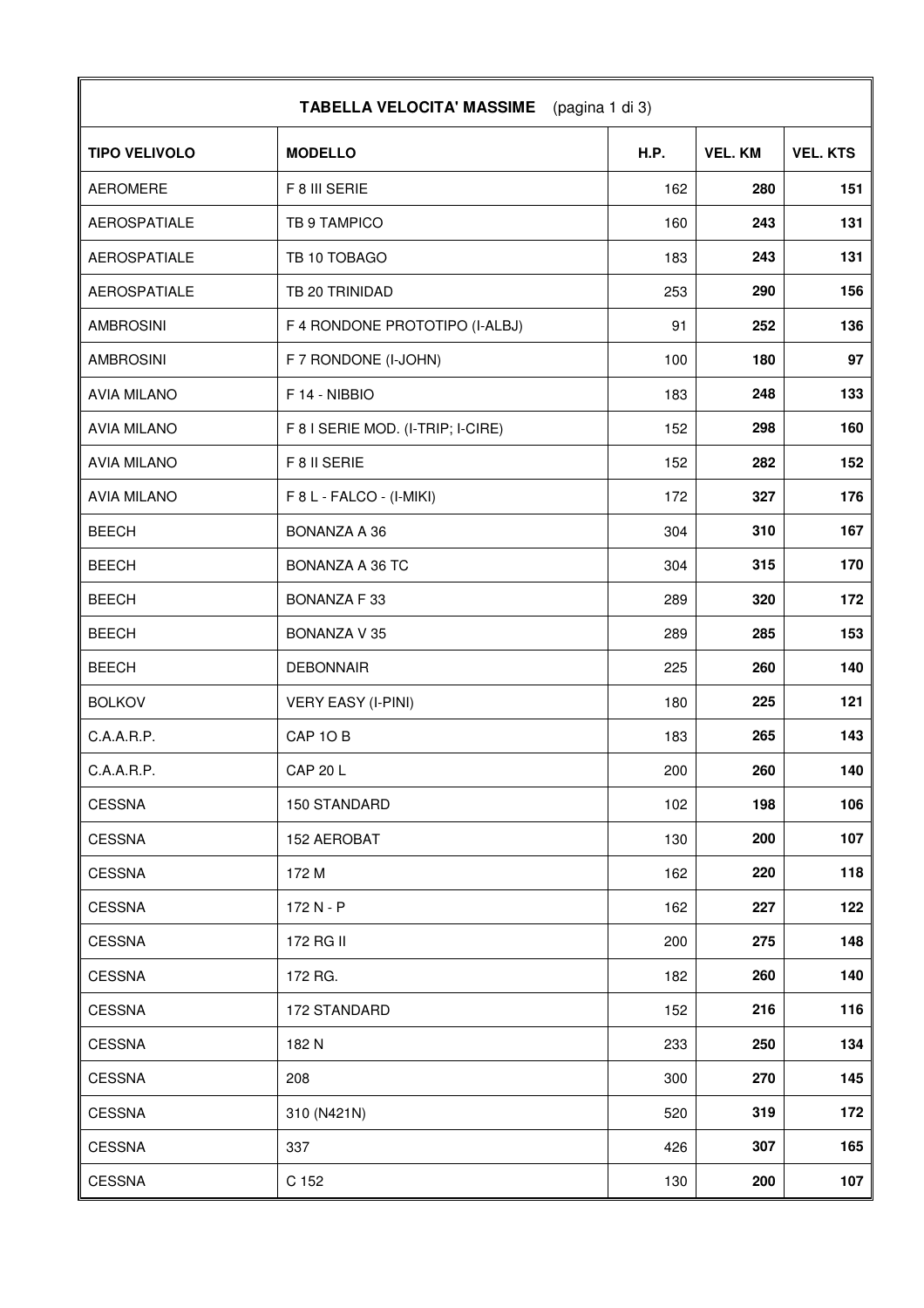| <b>TABELLA VELOCITA' MASSIME</b> (pagina 2 di 3) |  |  |
|--------------------------------------------------|--|--|
|                                                  |  |  |

| <b>TIPO VELIVOLO</b>    | <b>MODELLO</b>         | <b>H.P.</b> | <b>VEL. KM</b> | <b>VEL. KTS</b> |
|-------------------------|------------------------|-------------|----------------|-----------------|
| <b>CESSNA</b>           | C 172 FG               | 152         | 216            | 116             |
| <b>CESSNA</b>           | C 182 Q                | 233         | 258            | 139             |
| <b>CESSNA</b>           | <b>CARDINAL RG</b>     | 203         | 286            | 154             |
| <b>CESSNA</b>           | <b>CENTURION</b>       | 304         | 300            | 161             |
| <b>CESSNA</b>           | <b>CENTURION TURBO</b> | 314         | 304            | 164             |
| <b>CESSNA</b>           | <b>ROCKET</b>          | 210         | 246            | 132             |
| <b>DIAMOND AIRCRAFT</b> | DA 20 - 80 KATANA      | 80          | 215            | 116             |
| <b>GEN. AVIA</b>        | F 20 PEGASO            | 587         | 328            | 177             |
| LAVERDA                 | F 8 IV SERIE           | 162         | 284            | 153             |
| <b>MOONEY</b>           | M 20 K                 | 203         | 305            | 164             |
| <b>MOONEY</b>           | M 201                  | 203         | 295            | 159             |
| <b>MOONEY</b>           | M 262                  | 203         | 307            | 165             |
| PARTENAVIA              | P 57 (1 - CORR)        | 182         | 285            | 153             |
| PARTENAVIA              | P 57 FACHIRO           | 182         | 225            | 121             |
| PARTENAVIA              | P 64 OSCAR 180         | 182         | 225            | 121             |
| PARTENAVIA              | P 64 OSCAR 200         | 203         | 230            | 124             |
| PARTENAVIA              | P 66 CHARLIE 150       | 162         | 215            | 116             |
| PARTENAVIA              | P 66 OSCAR 100         | 100         | 208            | 112             |
| PARTENAVIA              | P 66 OSCAR 150         | 152         | 212            | 114             |
| PARTENAVIA              | P 68 VICTOR B          | 406         | 305            | 164             |
| PARTENAVIA              | P 68 VICTOR R          | 406         | 330            | 178             |
| PARTENAVIA              | P 68 VICTOR R.T        | 406         | 370            | 199             |
| PARTENAVIA              | P68 VICTOR T           | 406         | 340            | 183             |
| PARTENAVIA              | P92                    | 100         | 195            | 105             |
| <b>PIPER</b>            | <b>ATZECH</b>          | 507         | 305            | 164             |
| <b>PIPER</b>            | COMANCHE 250           | 263         | 288            | 155             |
| <b>PIPER</b>            | COMANCHE 260           | 263         | 292            | 157             |
| <b>PIPER</b>            | PA 18 SUPER            | 152         | 200            | 107             |
| <b>PIPER</b>            | PA 23 APACHE           | 480         | 305            | 164             |
| <b>PIPER</b>            | <b>PA 28</b><br>150    | 152         | 215            | 116             |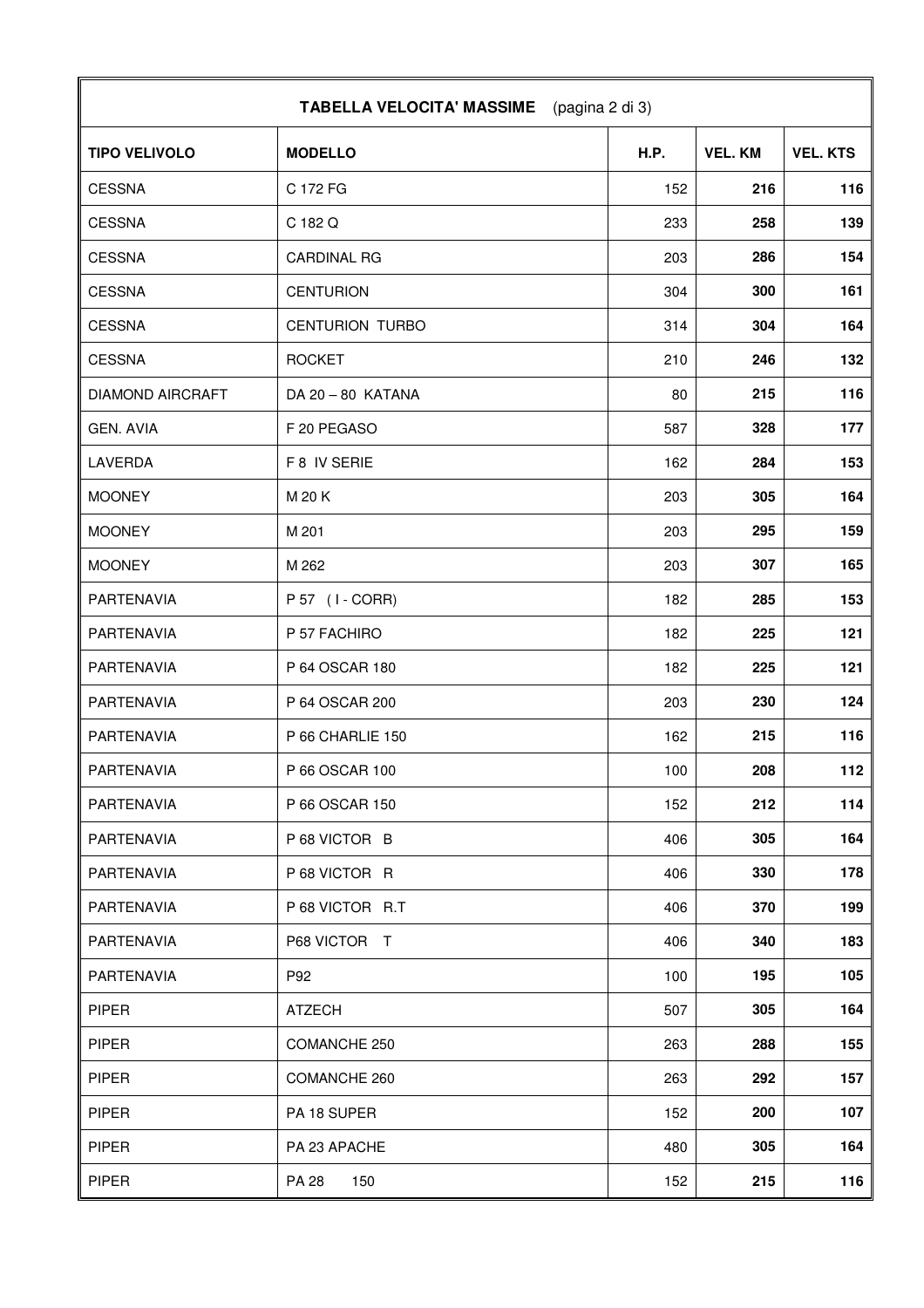| <b>PIPER</b>                                     | <b>PA 28</b><br>160        | 162         | 217            | 117             |
|--------------------------------------------------|----------------------------|-------------|----------------|-----------------|
| <b>TABELLA VELOCITA' MASSIME</b> (pagina 3 di 3) |                            |             |                |                 |
| <b>TIPO VELIVOLO</b>                             | <b>MODELLO</b>             | <b>H.P.</b> | <b>VEL. KM</b> | <b>VEL. KTS</b> |
| <b>PIPER</b>                                     | PA 28 ARCHER               | 180         | 225            | 121             |
| <b>PIPER</b>                                     | PA 28 ARCHER II            | 183         | 225            | 121             |
| <b>PIPER</b>                                     | PA 28 ARROW T SERIE III-IV | 203         | 272            | 146             |
| <b>PIPER</b>                                     | PA 28 ARROW SERIE II-III   | 203         | 265            | 143             |
| <b>PIPER</b>                                     | PA 30                      |             | 310            | 167             |
| <b>PIPER</b>                                     | PA 32 LANCE                | 304         | 290            | 156             |
| <b>PIPER</b>                                     | PA 32 SARATOGA             | 304         | 315            | 170             |
| <b>PIPER</b>                                     | PA 34 SENECA I             | 406         | 300            | 161             |
| <b>PIPER</b>                                     | PA 34 SENECA II            | 406         | 305            | 164             |
| <b>PIPER</b>                                     | PA 34 SENECA III           | 406         | 310            | 167             |
| <b>PIPER</b>                                     | PA 36 DAKOTA               | 238         | 266            | 143             |
| <b>PIPER</b>                                     | <b>TWIN COMANCHE</b>       | 324         | 290            | 156             |
| <b>PROCAER</b>                                   | F 15 A PICCHIO             | 183         | 246            | 132             |
| <b>PROCAER</b>                                   | F 15 B PICCHIO             | 183         | 245            | 132             |
| <b>PROCAER</b>                                   | F 15 E PICCHIO (I-PROD)    | 285         | 270            | 145             |
| <b>ROBIN</b>                                     | R 2160 D (I-ROBO)          | 150         | 205            | 110             |
| <b>ROCWELL</b>                                   | 114                        | 264         | 290            | 156             |
| S M                                              | 210                        | 406         | 298            | 160             |
| SA GARDAN                                        | <b>GO HORIZON</b>          | 162         | 220            | 118             |
| SIAI MARCHETTI                                   | S 205 - 18F                | 183         | 200            | 107             |
| SIAI MARCHETTI                                   | S 205 - 18R                | 183         | 202            | 109             |
| SIAI MARCHETTI                                   | S 205 - 20F                | 203         | 205            | 110             |
| SIAI MARCHETTI                                   | S 205 - 20R                | 203         | 210            | 113             |
| SIAI MARCHETTI                                   | S 208                      | 284         | 245            | 132             |
| SIAI MARCHETTI                                   | SF 260 A-B-C-D             | 264         | 310            | 167             |
| SIAI MARCHETTI                                   | SM 1019 STANDARD           | 317         | 275            | 148             |
| SIAI MARCHETTI                                   | SM 1019 UTILITY            | 317         | 285            | 153             |
| <b>SOCATA</b>                                    | MS 892                     | 162         | 208            | 112             |
| <b>SOCATA</b>                                    | MS 893                     | 183         | 215            | 116             |